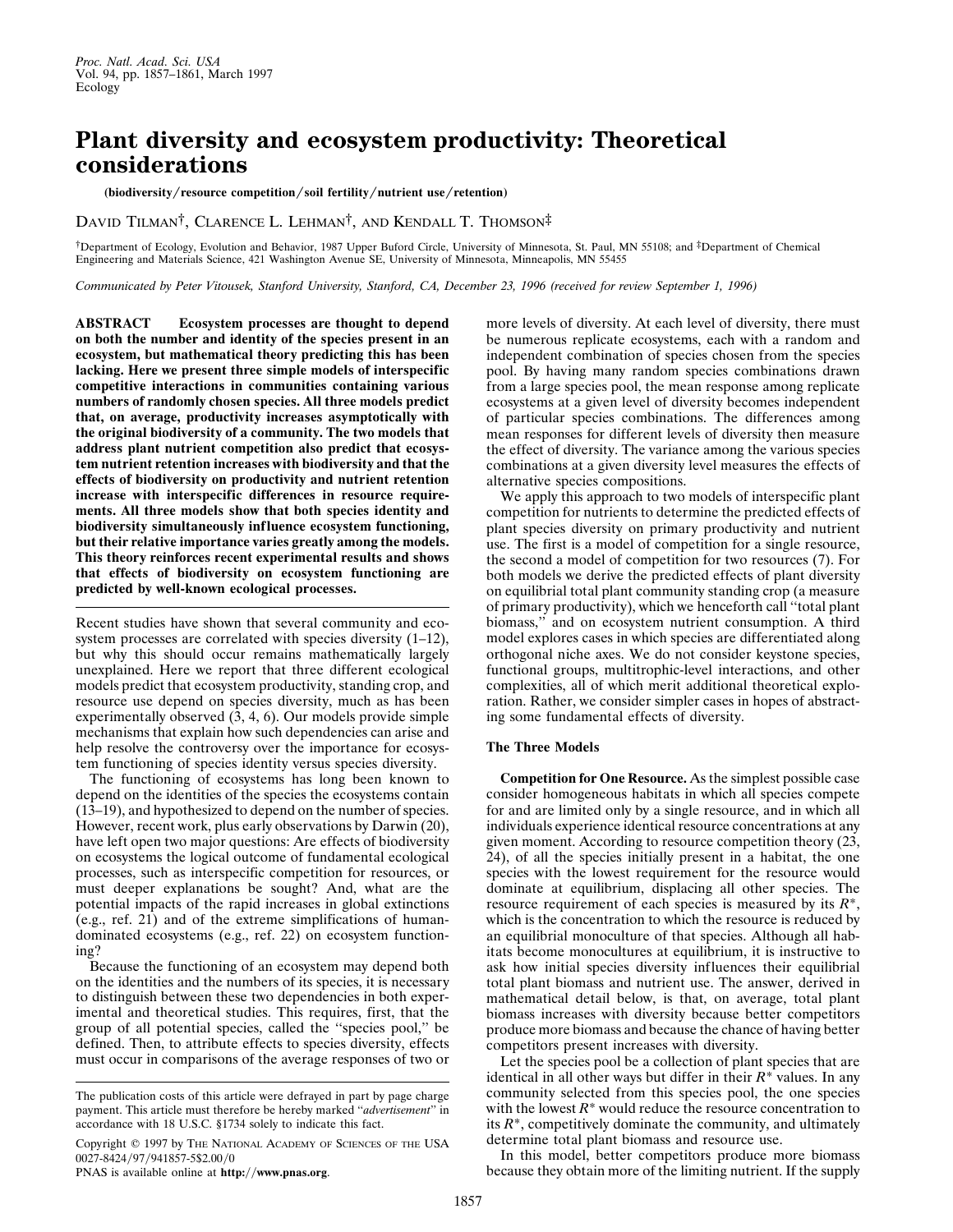rate of the resource is *S* and species *i* is the best competitor present (smallest  $R^*$ ), living plant biomass is approximated by

$$
B = aQ(S - R_i^*), \tag{1}
$$

where *a* is the rate of resource mineralization and *Q* the coefficient of resource conversion into biomass (23, 24). If no species is present, the equilibrial resource concentration (i.e., the effective  $R^*$ ) is *S*, giving  $B = 0$ .

The effect of diversity on total plant biomass depends on how diversity influences, on average, the *R*\* value of the best competitor present in a community. To determine this, let the species composition of a community be a random draw from a species pool. In this case, the pool consists of all possible *R*\* values along the interval  $[R^{*}_{min}, R^{*}_{max}]$ , and thus the species pool is infinitely large. Results similar to those below also occur for finite species pools. The number of species drawn, *N*, is the habitat's original species diversity. Given this, it is shown below that the average (expected) value of the smallest  $R^*$  for a random subset of *N* species, when *R*\* values are uniformly distributed on  $[R^*_{min}, R^*_{max}]$ , is

$$
E[\text{Min}\{R^*\}] = R^*_{min} + ((R^*_{max} - R^*_{min})/(N+1)).
$$
 [2]

This average value of the smallest  $R^*$  monotonically decreases toward *R*\* *min* as diversity (*N*) increases, which causes total plant biomass to increase with diversity.

To see the derivation of Eq. **2**, first let the *R*\* values of species be uniformly distributed on the interval [0, 1]; then select *N* points randomly and uniformly from this interval. Each selected point is the  $R^*$  of a species. The probability that the lowest  $R^*$  value is in the subinterval  $(x - \Delta x, x)$  approaches  $N(1 - x)^{N-1} \Delta x = P(x) \Delta x$  as  $\Delta x$  approaches 0. The expected value of the lowest  $R^*$  drawn is therefore

$$
E[\text{Min}\{R^*\}]_{(N)} = \int_0^1 xP(x)dx
$$
  
= 
$$
\int_0^1 xN(1-x)^{N-1}dx = 1/(N+1).
$$

Thus, for randomly drawn sets of *N* species, the average value of the smallest  $R^*$  is  $E[\text{Min}\{R^*\}] = \frac{1}{N+1}$ . This average value of the smallest  $R^*$  is simply  $\frac{1}{2}$ ,  $\frac{1}{3}$ ,  $\frac{1}{4}$ , ... for species richness of 1, 2, 3, etc. It becomes the expected value given in Eq. 2 when the interval is generalized to  $[R^{*}_{min}, R^{*}_{max}]$ .

The environmental concentration of the limiting resource given in Eq. **2** is the value that occurs on average over many random species combinations at each level of species diversity. This value decreases as species diversity increases because higher diversity leads to a higher probability that a species with a lower  $R^*$  is present in the initial species mixture. That species will be competitively dominant and drive the level of unconsumed resource to its  $R^*$ . Substituting this result into Eq. 1 gives the average (expected) total plant biomass,  $B_{(N)}$ , for a community that originally contained *N* randomly drawn species:

$$
B_{(N)} = aQ\bigg(S - \bigg(R_{min}^* + \frac{R_{max}^* - R_{min}^*}{N+1}\bigg)\bigg).
$$
 [3]

For  $S > R^*_{max}$ , total plant biomass,  $B_{(N)}$ , asymptotically increases with species richness (Fig. 1*A*).

This predicted dependence of expected total plant biomass on diversity occurs simply because the chance of better competitors being present increases with original diversity and because better competitors, when present, become dominant, reduce the concentration of the limiting nutrient, and increase productivity.



FIG. 1. Multispecies competition for a single resource. (*A*) Biomass increases with original species richness in simulations in which *R*\* values for each of *N* species were drawn randomly from a uniform distribution on the interval [1, 10], and the best competitor among them (the lowest  $R^*$ ) identified.  $\cdot$ , the biomass of that best competitor, computed with  $a = 1$ ,  $Q = 1$ , and  $S = 10$ , for each of 100 cases at each level of  $N$ . The solid curve and  $\bullet$  were analytically calculated using Eq. **3.** (*B*) Variance in biomass calculated from simulations ( $\circ$ ) and analytically with Eq.  $4$  ( $\bullet$ , curve) using parameters above. (*C*) Ambient level of resource remaining unused in the habitat versus original species richness.  $\cdot$ , resource levels for individual simulations and  $\bullet$ and curve are predicted by Model 1.

Assuming that all else is equal, the average effect of diversity increases with the magnitude of interspecific differences, i.e.,  $R_{max}^* - R_{min}^*$ , as stated in Eq. 3. If species were identical, diversity would have no effect. In more realistic models, species also would differ in *Q*, which is comparable to nutrient use efficiency. Nutrient use efficiency generally is higher in species that are better nutrient competitors (25). This effect would cause plant biomass to increase even more rapidly with diversity than indicated in Eq. **3**. The potential effects of diversity then would depend on the magnitudes of interspecific variation in both *R*\* and *Q*.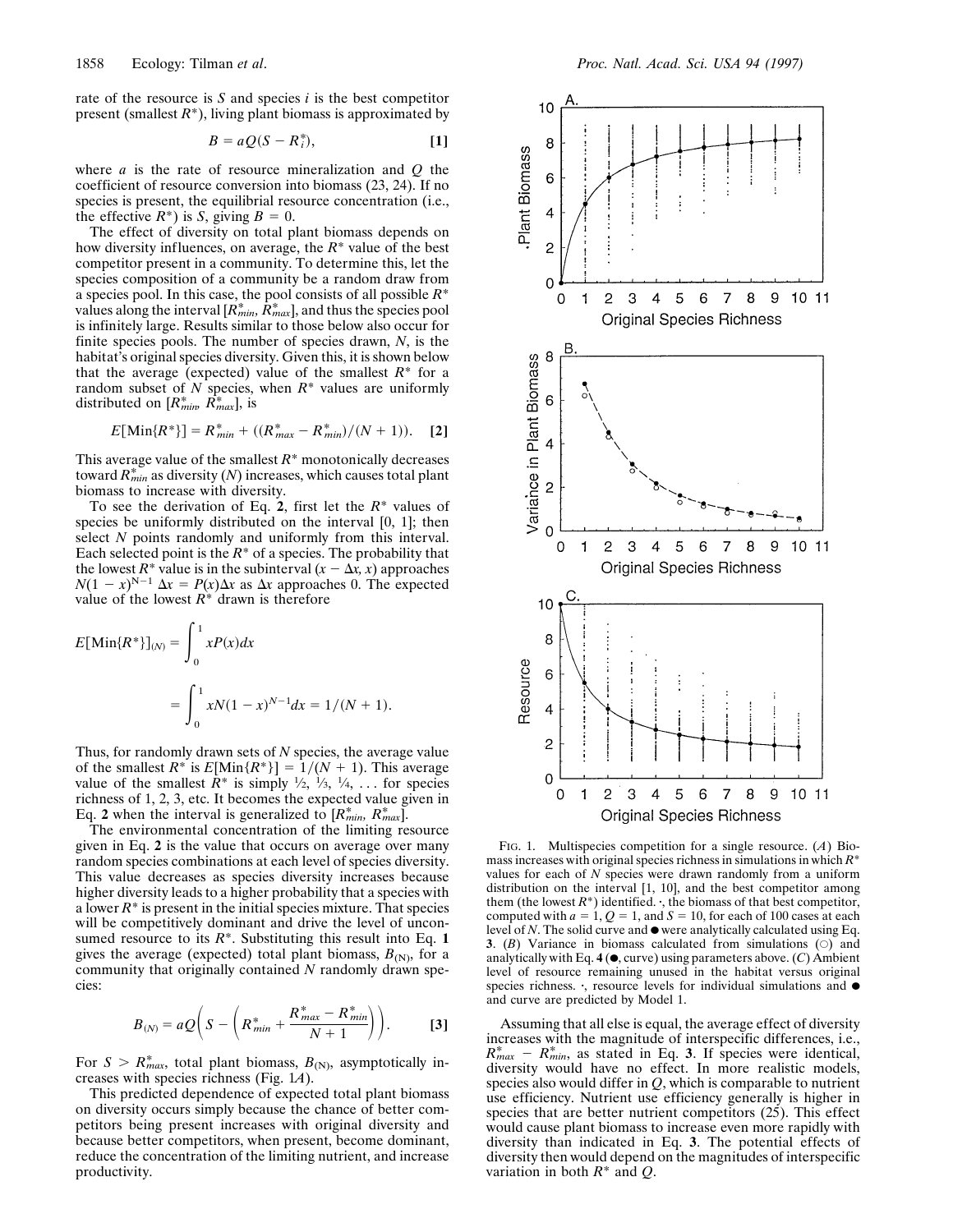Interspecific differences cause various species combinations to behave differently, leading to variance in equilibrial plant biomass among replicate ecosystems within the same level of species richness. The magnitude of this variance (Fig. 1 *A* and *B*) is a measure of the effects of species identity (composition) on ecosystem productivity. The variance depends on *N* and can be analytically derived from the above distribution *P*(*x*) and the mean  $E[\text{Min}\lbrace R^* \rbrace]$ . For species drawn randomly from the unit interval, [0, 1], the variance in plant biomass among replicates at a given level of diversity becomes

$$
\sigma^2 = \int_0^1 (1/(N+1) - x)^2 P(x) dx = N/((N+1)^2(N+2)).
$$

Hence the variance for *N* species drawn randomly and uniformly from the interval  $[R<sup>*</sup><sub>min</sub>, R<sup>*</sup><sub>max</sub>]$  is

$$
\sigma_{(N)}^2 = ((aQ)(R_{max}^* - R_{min}^*))^2 \left(\frac{N}{(N+1)^2(N+2)}\right). \quad [4]
$$

This variance applies to an unlimited species pool. This variance is not caused by measurement or environmental stochasticity but by interspecific differences, i.e.,  $R^*_{max} - R^*_{min}$ , and by random sampling of species. Variance declines with species richness (Fig. 1*B*), and would decline more rapidly with increased diversity for cases with a finite species pool.

Total plant biomass depends both on the original species richness of a community and on its species composition (Fig. 1*A* and Eqs. **3** and **4**). One measure of the relative importance of these two factors is provided by an analysis of variance. The analytically predicted dependence of the average total plant biomass on species richness (Eq. **3**) explains 37.2% of the variance in total plant biomass of Fig. 1*A*. The remainder of the variance, 68.2%, is caused by the effects of interspecific differences on the total plant biomass of communities that differ in their original species composition. Thus, for this case, diversity explains about one-third of the variance in total plant biomass, whereas species identity explains about two-thirds.

The decreased average *R*\* values that occur at higher diversity (Eq. **2**; Fig. 1*C*) may have a long-term effect on soil fertility. These *R*\* values are concentrations of unconsumed soil nutrients. For soil nitrogen, these would be the sum of  $NO<sub>3</sub>$ and  $NH_4$  dissolved in soil pore water. Because  $NO_3$  is readily leached, lower  $NO<sub>3</sub>$  concentrations would decrease nitrogen leaching losses, causing ecosystems originally started with high diversity to have, on average, a greater level of total soil nitrogen, further increasing productivity. On average, ecosystems started with sufficiently low diversity could experience net losses of nutrients, i.e., declines in soil fertility. Similarly, if superior nutrient competitors have greater nitrogen use efficiency (25), the lower carbon:nitrogen ratio of their litter could lead to increased nitrogen immobilization, decreased leaching, and increased soil nitrogen stores in high-diversity ecosystems. Such effects, though, would saturate at high diversity.

In total, this simple model illustrates a potentially important effect of diversity—the sampling effect. All else being equal, greater original diversity increases the chance that species that have a given impact on a community or ecosystem process are present. If interspecific interactions cause such species to become dominant, then, on average, the rate or intensity of this community or ecosystem process will depend on diversity. This model also demonstrates that the effects of diversity are unavoidably the effects of species differences, and that it is possible to distinguish between the effects of the number of species versus their identity. Finally, for this case, the effects of various species combinations explain more of the observed variance in ecosystem performance than does diversity, reinforcing the long-held view of the importance of species composition for ecosystem functioning.

**Competition for Two Resources.** Biodiversity could have additional effects on ecosystem processes if species differed in their abilities to acquire two or more resources in a heterogeneous habitat, or had other ''niche'' differences. For instance, when consuming essential nutrients, such as soil nitrogen and phosphorus, each plant species has its optimal competitive ability at a particular ratio of nitrogen to phosphorus (22, 23). In a habitat in which supply rates of these nutrients are spatially heterogeneous, no species would be competitively superior throughout the entire habitat. Rather, each species would leave sufficient unconsumed resources in regions away from its optimum ratio that some other species could invade and persist there. Such invasion would decrease resource concentrations and increase standing crop. This can be easily illustrated graphically (Fig. 2 *A* and *B*). Amounts of unconsumed but potentially consumable resources (shaded regions) decrease as diversity increases (Fig. 2 *A* and *B*). Only an infinite number of species could totally consume all consumable resources (i.e., all points above the interspecific tradeoff curve).

We numerically evaluated this model of competition for two essential resources (the analytical model of ref. 23) for a heterogeneous habitat to determine the quantitative relationship between species richness and equilibrial standing crop for species drawn from a pool consisting of all possible plant species (i.e., all points of isocline tangency to the tradeoff curve). For numerous random draws of 1–19 species, we numerically determined mean equilibrial standing crop in the



FIG. 2. Competition for two resources. (*A*) Competition among two species (a and b) for two limiting essential resources (as in ref. 23). Curves labeled a and b are resource-dependent zero net-growth isoclines for species a and b. The thick diagonal line is the interspecific tradeoff curve, i.e., the lowest concentrations of the two resources for which any plant species can survive. Resources outside the tradeoff curve are potentially consumable. Shaded regions show unconsumed, but potentially consumable, resources. (*B*) A similar case, but with five species (labeled a–e). Note the greater resource use as indicated by the lower area (shaded) of unconsumed, but consumable, resources. (*C*) Results of simulations of the underlying analytical model (23) for a heterogeneous environment with 1000 different resource supply points and with *N* species drawn randomly from an unlimited pool of species with zero net-growth isoclines touching the tradeoff curve  $R_2^* = 1/5$ m  $R_1^*$ : individual samples of *N* species;  $\bullet$ , means of those samples. Each mean summarizes 100 samples; each sample averages across a heterogeneous habitat containing 1000 supply points in an elliptical cloud. (*D*) Levels of resource 2 occurring in simulations for *C*.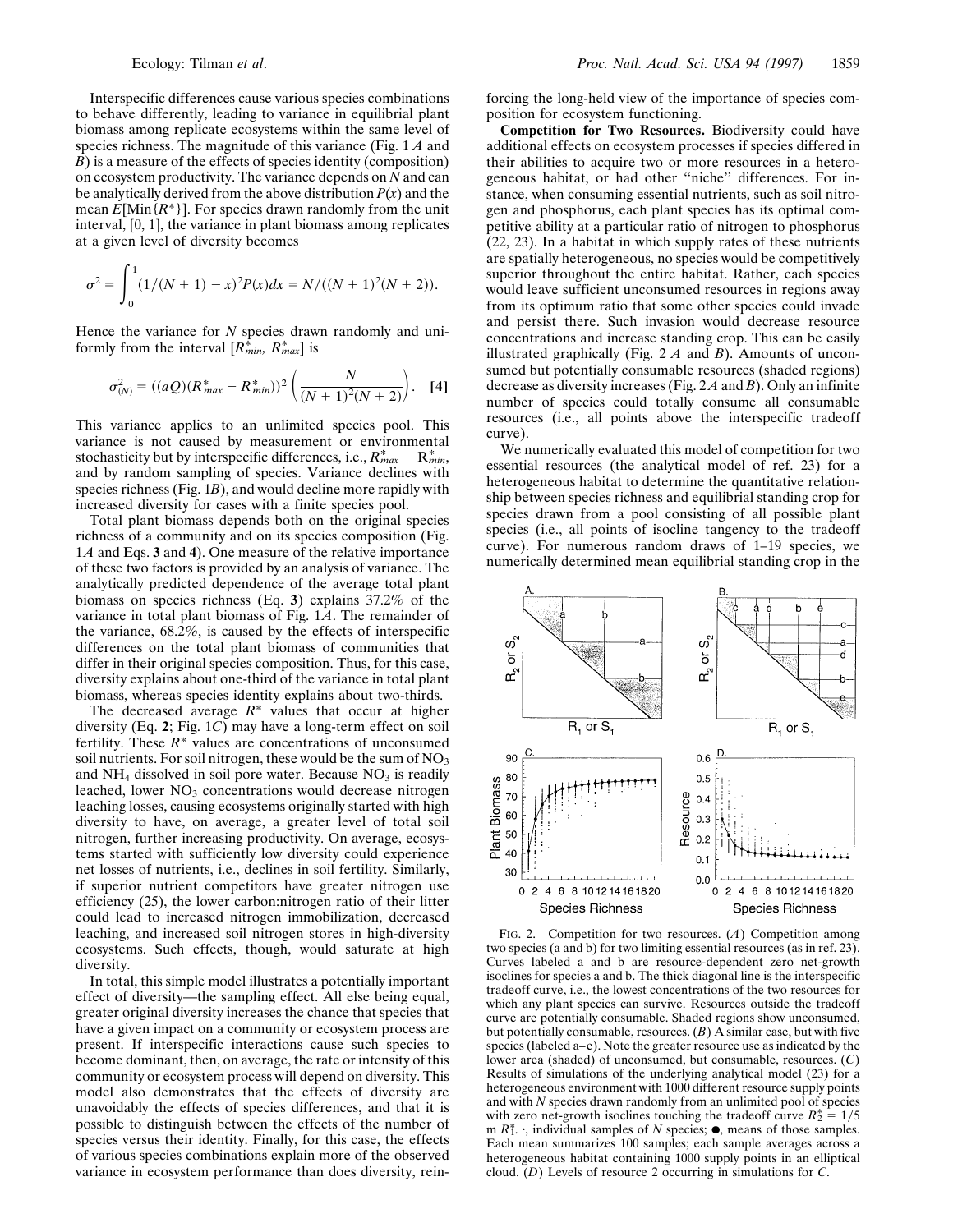spatially heterogeneous habitat. Standing crop increased, variance in standing crop decreased, and concentrations of unconsumed resources decreased with increasing diversity (Fig. 2 *C* and *D*). Similar patterns occurred for two other cases with finite species pools.

**A Generalized Niche Model.** Now consider a habitat in which two factors limit species abundances, i.e., there are two orthogonal axes of niche differentiation, such as temperature and soil pH. Presumably because of interspecific physiological and morphological tradeoffs and past interspecific interactions, each species would have some combination of these two factors at which it performed best, and its performance would decrease away from this point, much as for a bivariate normal distribution for which this point is its peak. Each species thus ''covers'' a portion of the habitat, but no single species can fully exploit the entire range of environmental conditions.

As a simple analytical approximation that captures the essence of this case, let each species have a range of conditions in which it can survive, as represented by the circles in Fig. 3*A*. Assume that the species pool consists of all possible circles of radius *r* that intersect the region shown. The effect of diversity  $(N)$  on the proportion  $[P_{(N)}]$  of environmental conditions "covered" by at least one species (which is assumed to approximate total community biomass) depends on the size of the niche of each species (i.e., the radius, *r*) relative to the range of environmental conditions. Consider any point in a rectangular habitat space of size *ar* by *br*. Let *q* be the probability that a randomly placed circle of radius *r* will not cover the point. Then  $1 - q^N$  is the probability that at least one of *N* randomly placed circles will cover the point. Proportion *q* is simply one minus the ratio of the area of any circle  $(\pi r^2)$ to the area of the region where the centers fall, which in turn is the area of the habitat space (*abr*2) plus the area of a border of uniform width *r* around the habitat space  $(2ar^2 + 2br^2 + \pi)$ *r*2). Combining and simplifying gives

$$
P_{(N)} = 1 - \left(1 - \frac{\pi}{ab + 2(a + b) + \pi}\right)^{N}.
$$
 [5]

This result assumes that species are chosen at random, with the second term being the probability that a site is not covered by a set of *N* species. It predicts that total community biomass asymptotically increases with diversity (Fig. 3*B*), with the rate of approach to the asymptote depending on the amount of spatial heterogeneity in the two niche axes (i.e., on *a* and *b*) relative to niche size (*r*), and on niche shape. Variance in coverage increases at low diversity and then asymptotically approaches zero as diversity approaches infinity (Fig. 3*C*). Analysis of variance showed that the analytically predicted dependence of  $P_{(N)}$  on species richness (Eq. 5) explained 88.6% of the variance in total community biomass, with the remainder being caused by differences among various species combinations.

Preliminary work on a different model, one of multispecies competition in spatial habitats (26), gave results qualitatively like those reported here, except there were special cases in which total community site occupancy decreased with diversity. The effects of diversity on ecosystem functioning also should be explored, both experimentally and theoretically, for other cases, including more trophically complex ones.

## **Discussion**

Each of our models was built on a fundamental mechanism of interspecific interaction. Each demonstrates how biodiversity interacts with that mechanism to influence productivity and resource use. Our models show that the effects of diversity come from variation among species. Greater original species diversity incorporates, on average, greater variation in species traits. This variation is magnified by interspecific interactions,



FIG. 3. Orthogonal niche axes. (*A*) Circular niches of radius *r* randomly intersecting a habitat space with orthogonal axes of lengths *ar* and *br*. (*B*) Expected portion of habitat space covered by species increases asymptotically with number of species in the community. One-thousand trials were made for each value, *N*, of species richness. In each trial, a set of *N* circular niches of radius 0.218 were randomly placed on a habitat space in which axes ranged from 0 to 1, and the portion of the habitat space covered by this set of *N* species determined. At least some part of the niche (circle, *A*) of a species had to intersect the habitat space.  $\bullet$ , means of 1000 trials.  $\cdot$ , 100 random trials for each value of *N*. The solid curve is the theoretical value from Eq. **5**. (*C*) Variance in coverage declines to zero from a peak at intermediate values of species richness.

which cause the average ecosystem response to differ from the response to the average species. For the cases of multispecies resource competition considered here, greater diversity led to greater resource use and thus greater total community biomass. The magnitude of the response to diversity depended on